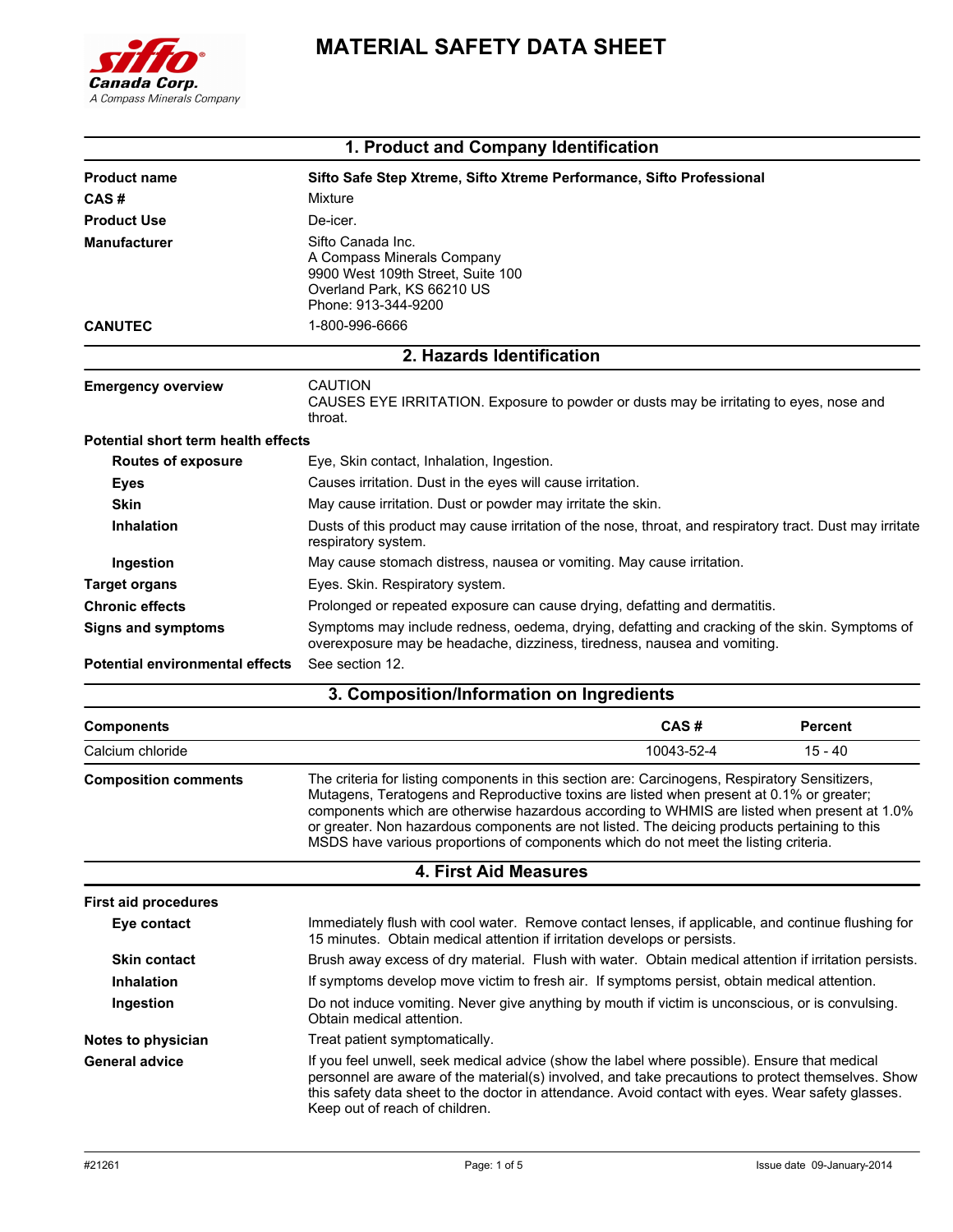# **5. Fire Fighting Measures**

| <b>Flammable properties</b>                          | Not flammable by WHMIS criteria.                                                                                                                                                                                                                                                                                                                                                                                                             |  |  |
|------------------------------------------------------|----------------------------------------------------------------------------------------------------------------------------------------------------------------------------------------------------------------------------------------------------------------------------------------------------------------------------------------------------------------------------------------------------------------------------------------------|--|--|
| <b>Extinguishing media</b>                           |                                                                                                                                                                                                                                                                                                                                                                                                                                              |  |  |
| Suitable extinguishing<br>media                      | Treat for surrounding material.                                                                                                                                                                                                                                                                                                                                                                                                              |  |  |
| Unsuitable extinguishing<br>media                    | Not available                                                                                                                                                                                                                                                                                                                                                                                                                                |  |  |
| <b>Protection of firefighters</b>                    |                                                                                                                                                                                                                                                                                                                                                                                                                                              |  |  |
| <b>Specific hazards arising</b><br>from the chemical | Not available                                                                                                                                                                                                                                                                                                                                                                                                                                |  |  |
| <b>Protective equipment for</b><br>firefighters      | Firefighters should wear full protective clothing including self contained breathing apparatus.                                                                                                                                                                                                                                                                                                                                              |  |  |
| <b>Hazardous combustion</b><br>products              | May include and are not limited to: Hydrogen chloride. Oxides of sodium.                                                                                                                                                                                                                                                                                                                                                                     |  |  |
| <b>Explosion data</b>                                |                                                                                                                                                                                                                                                                                                                                                                                                                                              |  |  |
| <b>Sensitivity to mechanical</b><br>impact           | Not available.                                                                                                                                                                                                                                                                                                                                                                                                                               |  |  |
| <b>Sensitivity to static</b><br>discharge            | Not available.                                                                                                                                                                                                                                                                                                                                                                                                                               |  |  |
| 6. Accidental Release Measures                       |                                                                                                                                                                                                                                                                                                                                                                                                                                              |  |  |
| <b>Personal precautions</b>                          | Avoid contact with eyes.                                                                                                                                                                                                                                                                                                                                                                                                                     |  |  |
| <b>Environmental precautions</b>                     | Do not contaminate water.                                                                                                                                                                                                                                                                                                                                                                                                                    |  |  |
| <b>Methods for containment</b>                       | Prevent entry into waterways, sewers, basements or confined areas.                                                                                                                                                                                                                                                                                                                                                                           |  |  |
| Methods for cleaning up                              | Before attempting clean up, refer to hazard data given above. Use broom or dry vacuum to collect<br>material for proper disposal without raising dust. Finish cleaning by spreading water on the<br>contaminated surface and allow to evacuate through the sanitary system.                                                                                                                                                                  |  |  |
|                                                      | 7. Handling and Storage                                                                                                                                                                                                                                                                                                                                                                                                                      |  |  |
| <b>Handling</b>                                      | Use good industrial hygiene practices in handling this material.<br>Avoid contact with eyes.<br>Avoid breathing dusts from this material.                                                                                                                                                                                                                                                                                                    |  |  |
| <b>Storage</b>                                       | Keep out of reach of children.<br>Keep containers tightly closed in a cool, well-ventilated place.                                                                                                                                                                                                                                                                                                                                           |  |  |
|                                                      | 8. Exposure Controls/Personal Protection                                                                                                                                                                                                                                                                                                                                                                                                     |  |  |
| <b>Exposure limits</b>                               | This material does not have established exposure limits.                                                                                                                                                                                                                                                                                                                                                                                     |  |  |
| <b>Engineering controls</b>                          | TWA PEL: No specific limits have been established for sodium chloride, potassium chloride or<br>calcium chloride (soluble substances). As a guideline, OSHA (United States) has established the<br>following limits which are generally recognized for inert or nuisance dust. Particulates Not<br>Otherwise Regulated (PNOR): 5mg/cu.m. Respirable Dust 8-Hour TWA PEL, 15mg/cu.m. Total<br>Dust 8-Hour TWA PEL.                            |  |  |
|                                                      | TWA TLV: No specific limits have been established for sodium chloride, potassium chloride or<br>calcium chloride (soluble substances). As a guideline, ACGIH (United States) has established the<br>following limits which are generally recognized for inert or nuisance dust. Particulates (insolubles)<br>Not Otherwise Classified (PNOC): 10mg/cu.m. Inhalable Particulate 8-Hours TWA TLV,<br>3mg/cu.m. Respirable Particulate TWA TLV. |  |  |
|                                                      | Use process enclosures, local exhaust ventilation, or other engineering controls to control airborne<br>levels below recommended exposure limits. If user operations generate dust, fumes, or mist, use<br>ventilation to keep exposure to airborne contaminants below the exposure limit.                                                                                                                                                   |  |  |
| Personal protective equipment                        |                                                                                                                                                                                                                                                                                                                                                                                                                                              |  |  |
| <b>Eye/Face protection</b>                           | Safety glasses                                                                                                                                                                                                                                                                                                                                                                                                                               |  |  |
| <b>Hand protection</b>                               | Rubber gloves. Confirm with a reputable supplier first.                                                                                                                                                                                                                                                                                                                                                                                      |  |  |
| Skin and body protection                             | As required by employer code.                                                                                                                                                                                                                                                                                                                                                                                                                |  |  |
| <b>Respiratory protection</b>                        | Where exposure guideline levels may be exceeded, use an approved NIOSH respirator.                                                                                                                                                                                                                                                                                                                                                           |  |  |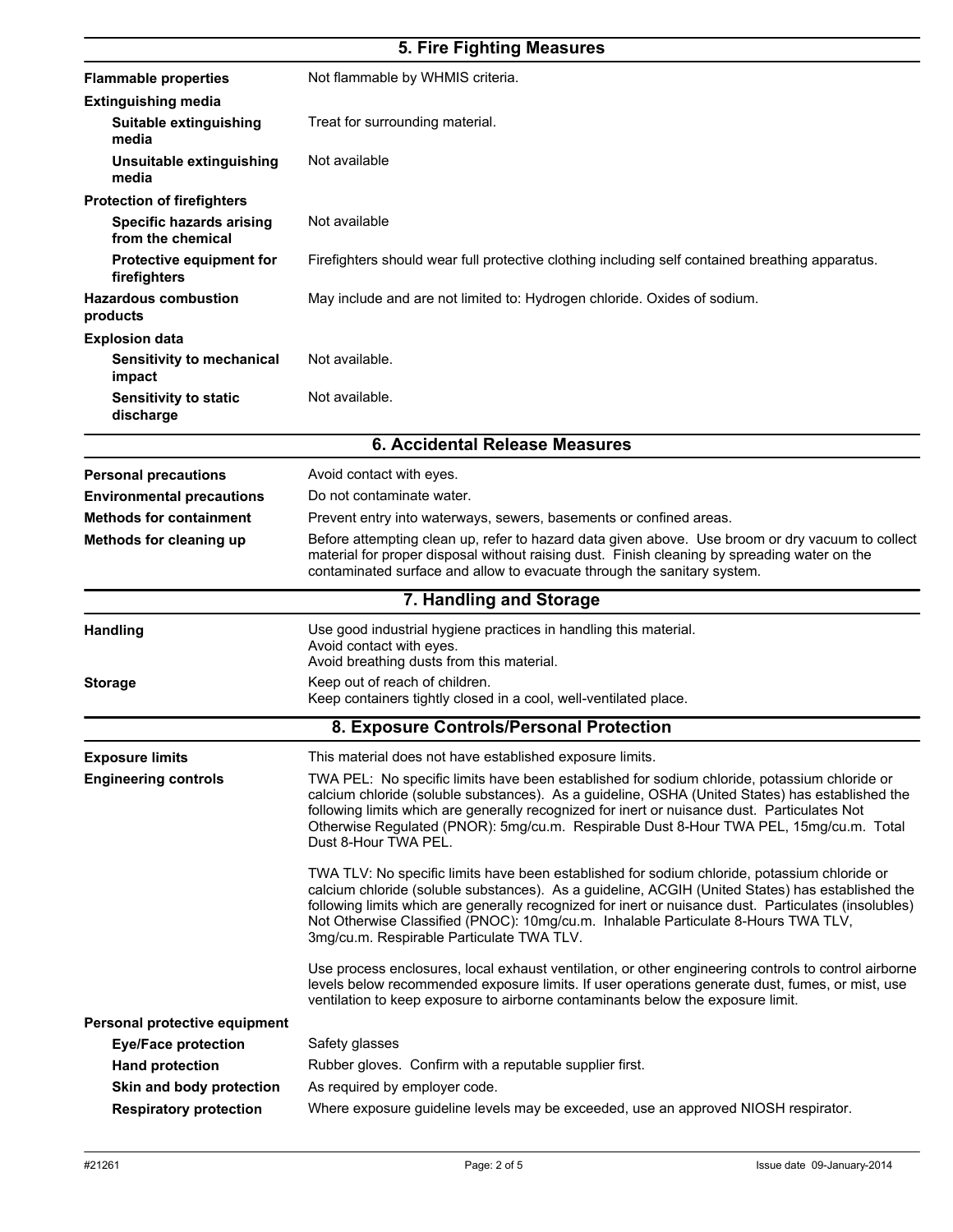| Appearance                                               | Crystalline.      |  |
|----------------------------------------------------------|-------------------|--|
| Colour                                                   | Blue / White      |  |
| Form                                                     | Crystals          |  |
| Odour                                                    | Odourless         |  |
| <b>Odour threshold</b>                                   | Not available.    |  |
| <b>Physical state</b>                                    | Solid.            |  |
| pH                                                       | Not available.    |  |
| <b>Freezing point</b>                                    | Not available.    |  |
| <b>Boiling point</b>                                     | Not available.    |  |
| Pour point                                               | Not available.    |  |
| <b>Evaporation rate</b>                                  | Not available.    |  |
| <b>Flash point</b>                                       | Not available.    |  |
| <b>Auto-ignition temperature</b>                         | Not available.    |  |
| <b>Flammability Limits in Air,</b><br>Upper, % by Volume | Not available.    |  |
| <b>Flammability Limits in Air,</b><br>Lower, % by Volume | Not available.    |  |
| <b>Heat of combustion</b>                                | Not available.    |  |
| Vapour pressure                                          | Not available.    |  |
| <b>Vapour density</b>                                    | Not available.    |  |
| <b>Specific gravity</b>                                  | Not available.    |  |
| <b>Partition coefficient</b><br>(n-octanol/water)        | Not available.    |  |
| <b>Solubility (Water)</b>                                | Partially soluble |  |
| <b>Relative density</b>                                  | Not available.    |  |
| <b>Viscosity</b>                                         | Not available.    |  |
| <b>VOC</b>                                               | Not available.    |  |
| <b>Percent volatile</b>                                  | Not available.    |  |
| 10. Stability and Reactivity                             |                   |  |

**9. Physical and Chemical Properties**

| <b>Reactivity</b>                            | None known.                                                           |
|----------------------------------------------|-----------------------------------------------------------------------|
| <b>Possibility of hazardous</b><br>reactions | Hazardous polymerisation does not occur.                              |
| <b>Chemical stability</b>                    | Stable under recommended storage conditions.                          |
| <b>Conditions to avoid</b>                   | Do not mix with other chemicals.                                      |
| Incompatible materials                       | Acids, Oxidizers.                                                     |
| <b>Hazardous decomposition</b><br>products   | May include and are not limited to: Hydrogen chloride. Sodium oxides. |

## **11. Toxicological Information**

| <b>Toxicological data</b><br><b>Components</b><br>Calcium chloride (CAS 10043-52-4) | <b>Species</b> | <b>Test results</b> |
|-------------------------------------------------------------------------------------|----------------|---------------------|
| <b>Acute</b>                                                                        |                |                     |
| Dermal                                                                              |                |                     |
| LD50                                                                                | Rat            | 2630 mg/kg          |
| Oral                                                                                |                |                     |
| LD50                                                                                | Mouse          | 1940 mg/kg          |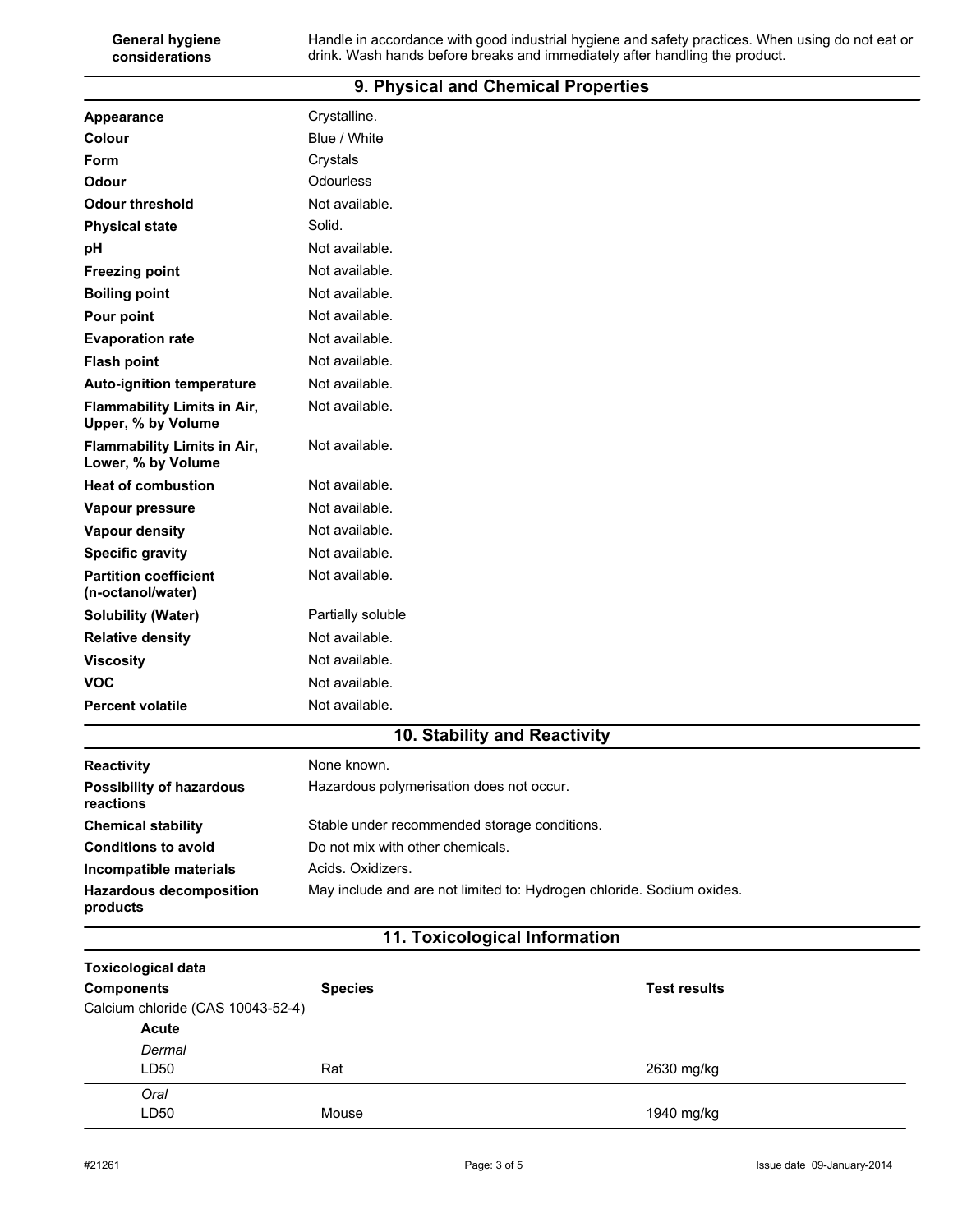| <b>Components</b>                                                                      | <b>Species</b><br>Rat                                                                                                  |                                                                                                                                 | <b>Test results</b><br>1000 mg/kg                                                        |  |
|----------------------------------------------------------------------------------------|------------------------------------------------------------------------------------------------------------------------|---------------------------------------------------------------------------------------------------------------------------------|------------------------------------------------------------------------------------------|--|
| <b>Effects of acute exposure</b>                                                       |                                                                                                                        |                                                                                                                                 |                                                                                          |  |
| Eye contact                                                                            | Causes irritation. Dust in the eyes will cause irritation.                                                             |                                                                                                                                 |                                                                                          |  |
| <b>Skin contact</b>                                                                    |                                                                                                                        | May cause irritation. Dust or powder may irritate the skin.                                                                     |                                                                                          |  |
| <b>Inhalation</b>                                                                      |                                                                                                                        | Dusts of this product may cause irritation of the nose, throat, and respiratory tract. Dust may<br>irritate respiratory system. |                                                                                          |  |
| Ingestion                                                                              |                                                                                                                        | May cause stomach distress, nausea or vomiting. May cause irritation.                                                           |                                                                                          |  |
| <b>Sensitisation</b>                                                                   |                                                                                                                        | Non-hazardous by WHMIS criteria.                                                                                                |                                                                                          |  |
| <b>Chronic effects</b>                                                                 |                                                                                                                        | Non-hazardous by WHMIS criteria.                                                                                                |                                                                                          |  |
| Carcinogenicity                                                                        |                                                                                                                        | Not classified or listed by IARC, NTP, OSHA and ACGIH.                                                                          |                                                                                          |  |
| <b>Mutagenicity</b>                                                                    |                                                                                                                        | Non-hazardous by WHMIS criteria.                                                                                                |                                                                                          |  |
| <b>Reproductive effects</b>                                                            |                                                                                                                        | Non-hazardous by WHMIS criteria.                                                                                                |                                                                                          |  |
| <b>Teratogenicity</b>                                                                  |                                                                                                                        | Non-hazardous by WHMIS criteria.                                                                                                |                                                                                          |  |
| <b>Name of Toxicologically</b><br><b>Synergistic Products</b>                          | Not available.                                                                                                         |                                                                                                                                 |                                                                                          |  |
|                                                                                        |                                                                                                                        | 12. Ecological Information                                                                                                      |                                                                                          |  |
| <b>Ecotoxicity</b>                                                                     |                                                                                                                        |                                                                                                                                 | May be harmful to freshwater aquatic species and to plants that are not saline tolerant. |  |
| <b>Ecotoxicological data</b><br><b>Components</b><br>Calcium chloride (CAS 10043-52-4) |                                                                                                                        | <b>Species</b>                                                                                                                  | <b>Test results</b>                                                                      |  |
| Crustacea                                                                              | EC50                                                                                                                   | Daphnia                                                                                                                         | 52 mg/L, 48 Hours                                                                        |  |
| <b>Aquatic</b>                                                                         |                                                                                                                        |                                                                                                                                 |                                                                                          |  |
| Fish                                                                                   | LC50                                                                                                                   |                                                                                                                                 | Fathead minnow (Pimephales promelas) 3930 - 5360 mg/l, 96 hours                          |  |
| Persistence and degradability                                                          | Not available.                                                                                                         |                                                                                                                                 |                                                                                          |  |
| <b>Bioaccumulation/accumulation</b>                                                    | Not available.                                                                                                         |                                                                                                                                 |                                                                                          |  |
| <b>Mobility in environmental</b><br>media                                              | Not available.                                                                                                         |                                                                                                                                 |                                                                                          |  |
| <b>Environmental effects</b>                                                           | Not available.                                                                                                         |                                                                                                                                 |                                                                                          |  |
| <b>Aquatic toxicity</b>                                                                | Not available.                                                                                                         |                                                                                                                                 |                                                                                          |  |
| <b>Partition coefficient</b>                                                           | Not available.                                                                                                         |                                                                                                                                 |                                                                                          |  |
| <b>Chemical fate information</b>                                                       | Not available.                                                                                                         |                                                                                                                                 |                                                                                          |  |
|                                                                                        |                                                                                                                        | <b>13. Disposal Considerations</b>                                                                                              |                                                                                          |  |
| <b>Disposal instructions</b>                                                           | Waste must be disposed of in accordance with federal, state/provincial and local environmental<br>control regulations. |                                                                                                                                 |                                                                                          |  |
| Waste from residues / unused<br>products                                               | Not available                                                                                                          |                                                                                                                                 |                                                                                          |  |

## **Contaminated packaging** Not available

## **14. Transport Information**

#### **Transportation of Dangerous Goods (TDG - Canada)**

Not regulated as dangerous goods.

## **15. Regulatory Information**

| <b>Canadian federal regulations</b>                                    | This product has been classified in accordance with the hazard criteria of the Controlled Products<br>Regulations and the MSDS contains all the information reguired by the Controlled Products<br>Regulations. |              |                            |
|------------------------------------------------------------------------|-----------------------------------------------------------------------------------------------------------------------------------------------------------------------------------------------------------------|--------------|----------------------------|
| <b>Canada Priority Substances List (Second List): Listed substance</b> |                                                                                                                                                                                                                 |              |                            |
| Calcium chloride (CAS 10043-52-4)                                      |                                                                                                                                                                                                                 | Listed.      |                            |
| #21261                                                                 |                                                                                                                                                                                                                 | Page: 4 of 5 | Issue date 09-January-2014 |